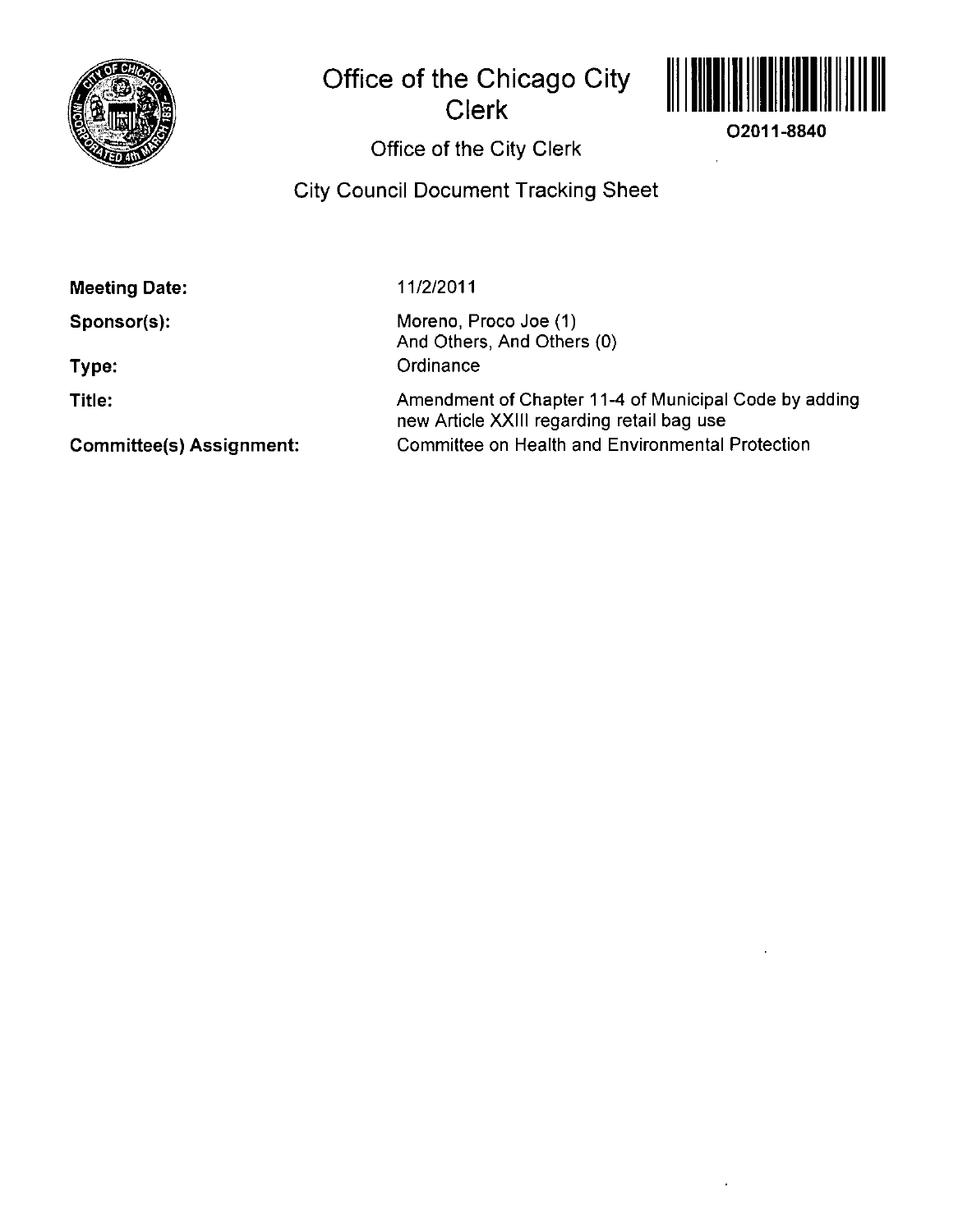## **ORDINANC E**

WHEREAS, The City Council of the City of Chicago seeks to reduce the toxicity of waste materials in the solid waste stream directed to resource recovery and sanitary landfill facilities, and to maximize the removal of plastic carryout bags from the waste stream; and

WHEREAS, The City Council finds that plastic carryout bags do not biodegrade, which means that these bags ultimately break down into smaller bits that contaminate soil and waterways and enter into the food supply that animals and marine life ingest; and

WHEREAS, The production of plastic bags worldwide uses over 12 million barrels of oil per year, which causes significant environmental impacts; now, therefore,

### **BE IT ORDAINED BY THE CITY COUNCIL OF THE CITY OF CHICAGO:**

SECTION 1. Chapter 11-4 of the Municipal Code of Chicago is amended by adding a new Article XXIII as follows:

#### **ARTICLE XXIIL RETAIL BAG USE**

#### **11-4-4000 Defmitions.**

(a) As used in this Article:

"Customer" means any person purchasing goods from a store.

"Operator" means the person in control of, or having the responsibility for, the operation of a store, which may include, but is not limited to, the owner of the store.

"Plastic carryout bag" means any bag made predominantly of plastic derived from either petroleum or a biologically-based source, such as com or other plant sources, which is provided to a customer at the point of sale. "Plastic carryout bag" includes compostable and biodegradable bags but does not include reusable bags, produce bags, or product bags.

"Postconsumer recycled material" means a material that would otherwise be destined for solid waste disposal, having completed its intended end use and product life cycle. "Postconsumer recycled material" does not include materials and by-products generated from, and commonly reused within, an original manufacturing and fabrication process.

"Produce bag" or "product bag" means any bag without handles used exclusively to cany produce, meats, or other food items to the point of sale inside a store or to prevent such food items from coming into direct contact with other purchased items.

"Recyclable" means material that can be sorted, cleansed, and reconstituted using available recycling collection programs for the purpose of using the altered form in the manufacture of a new product. "Recycling" does not include buming, incinerating, converting, or otherwise thermally destroying solid waste.

"Recyclable paper carryout bag" means a paper bag that meets all of the following requirements: (1) contains no old growth fiber, (2) is one hundred percent (100%) recyclable overall and contains a minimum of forty percent (40%) post-consumer recycled material; (3) is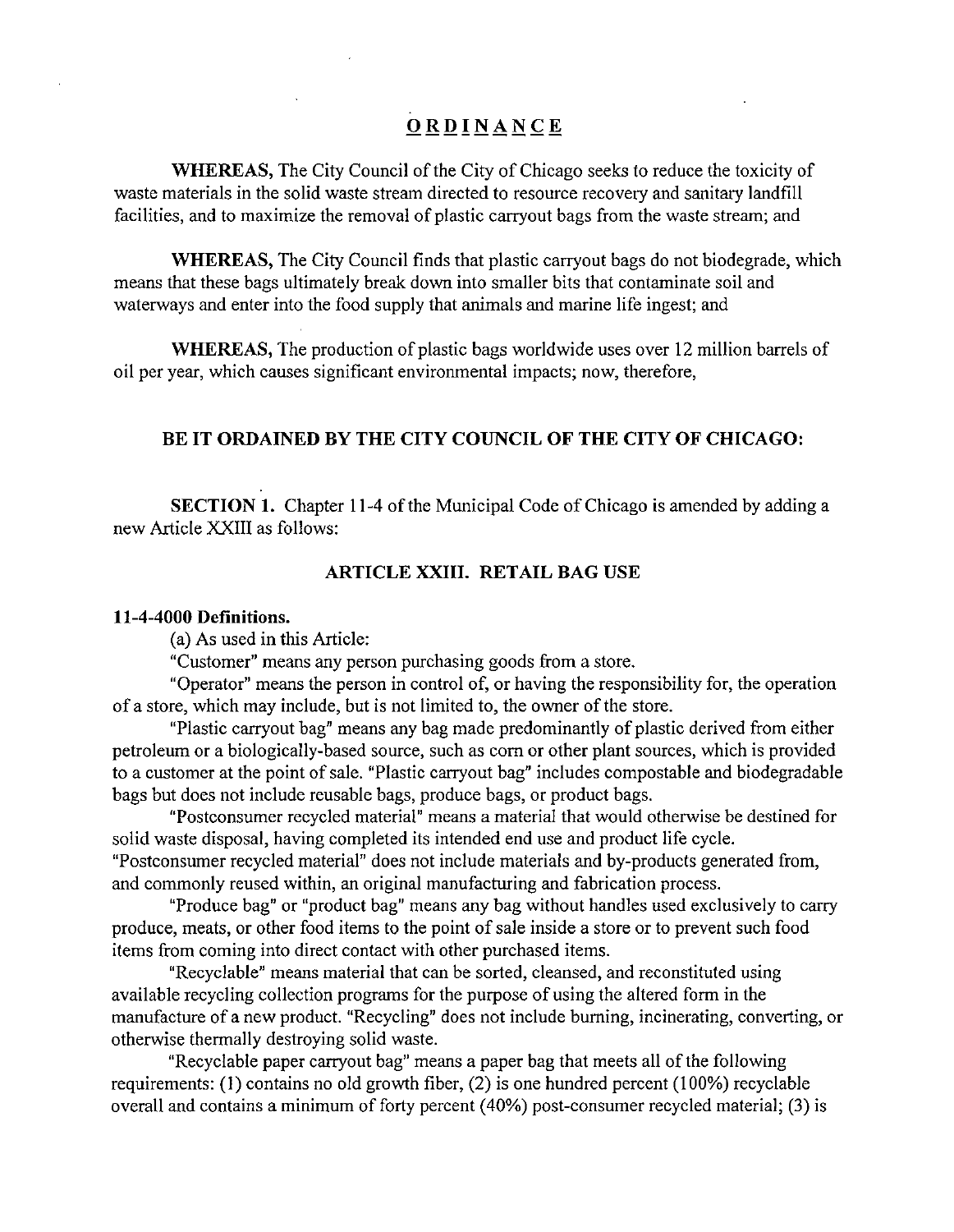capable of composting, consistent with the timeline and specifications of the American Society of Testing and Materials (ASTM) Standard D6400; (4) is accepted for recycling in curbside programs in the County; (5) has printed on the bag the name of the manufacturer, the location (country) where the bag was manufactured, and the percentage of postconsumer recycled material used; and (6) displays the word "Recyclable" in a highly visible manner on the outside of the bag.

"Reusable bag" means a bag with handles that is specifically designed and manufactured for multiple reuse and meets all of the following requirements: (1) has a minimum lifetime of 125 uses, which for purposes of this subsection, means the capability of carrying a minimum of 22 pounds 125 times over a distance of at least 175 feet; (2) has a minimum volume of 15 liters; (3) is machine washable or is made from a material that can be cleaned or disinfected; (4) does not contain lead, cadmium, or any other heavy metal in toxic amounts; (5) has printed on the bag, or on a tag that is permanently affixed to the bag, the name of the manufacturer, the country where the bag was manufactured, a statement that the bag does not contain lead, cadmium, or any other heavy metal in toxic amounts, and the percentage of postconsumer recycled material used, if any; and (6) if made of plastic, is a minimum of at least 2.25 mils thick.

"Store" means a retail establishment that sells products and has over five thousand square feet of retail space.

### **11-4-4001 Plastic carryout bags prohibited.**

(a) No store shall provide to any customer a plastic carryout bag.

(b) This prohibition applies to bags provided for the purpose of carrying away goods from the point of sale.

#### 11-4-4002 Reusable bags.

Each operator must provide reusable bags to customers, either for sale or at no charge.

#### 11-4-4003 Permitted bags.

Nothing in this Article prohibits customers from using bags of any type that they bring to the store themselves, or from carrying away goods that are not placed in a bag, in lieu of using bags provided by the store.

#### **11-4-4004 Penalties.**

Any person who violates Section 11-4-4001 shall be subject to a fme of not less than \$150 and not more than \$250 for each offense. Any person who violates Section 11-4-4002 shall be subject to a fine of not less than \$50 and not more than \$150 for each offense. Each day that a violation continues shall constitute a separate and distinct offense.

SECTION 2. This ordinance shall take effect 120 days after its passage and approval.

Je Moenes

Alderman, 1<sup>st</sup> Ward